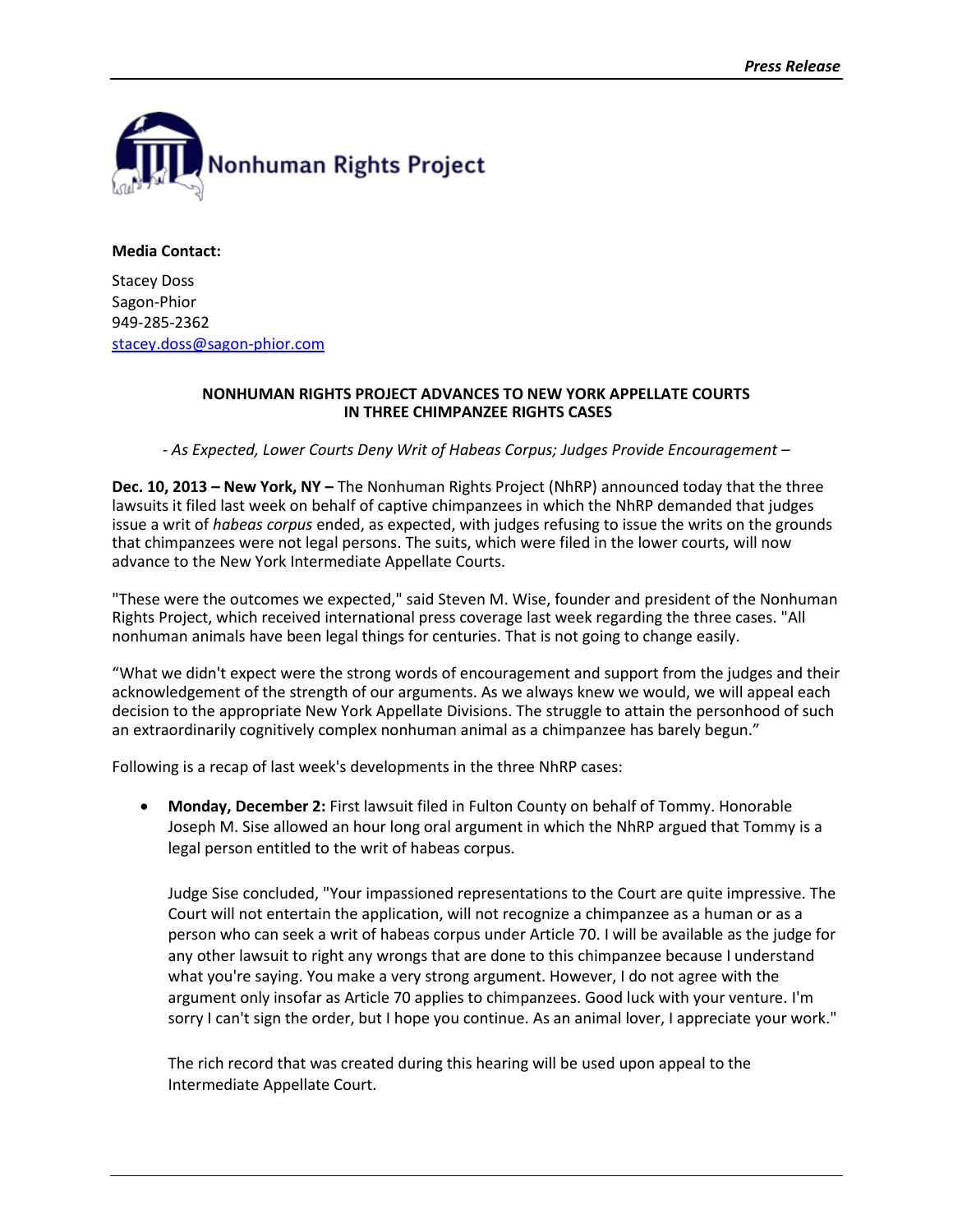- **Tuesday, December 3:** Second case filed in Niagara County on behalf of Kiko. Honorable Ralph A. Boniello III scheduled a hearing over the telephone for December 9, 2013, when he allowed the NhRP to place its arguments on the record that Kiko is a person entitled to the writ of habeas corpus. Judge Boniello denied the petition on the grounds that Kiko is not a person for purposes of *habeas corpus*. He wished the NhRP luck, and stated that he did not want to be the first "to make that leap of faith."
- **Thursday, December 5:** Third lawsuit filed in Suffolk County on behalf of Hercules and Leo. Honorable W. Gerard Asher gave a brief written decision, without holding a hearing, denying the NhRP's petition for *habeas corpus* for Hercules and Leo on the ground that they were not persons for purposes of *habeas corpus*.

## **Background on the Cases**

The four captive chimpanzee plaintiffs\*, all located in the state of New York, are:

- Tommy a 26-year-old chimpanzee living in a used trailer lot in Gloversville, NY, isolated in a cage in a dark shed on the owner's property.
- Kiko a 26-year-old chimpanzee living in Niagara Falls, NY, on private property where he is caged and was previously used in the entertainment industry.
- Hercules and Leo two young male chimpanzees owned by New Iberia Research Center, used in locomotion research in the Anatomy Department at Stony Brook University in Stony Brook, NY.

The lawsuits asked the judges to grant the chimpanzees the right to bodily liberty and to order that they be moved to a sanctuary that's part of the North American Primate Sanctuary Alliance (NAPSA), where they can live out their days with others of their kind in an environment as close to the wild as is possible in North America.

The Nonhuman Rights Project's lawsuits are rooted in genetic, cognitive, physiological, evolutionary and taxonomic evidence that the plaintiffs are autonomous, self-aware, self-determining, and able to choose how to live their lives provided by some of the world's greatest working primatologists.

The cases filed last week are the first in a series of long-term strategic litigation that the NhRP plans to file throughout the United States on behalf of captive animals who are scientifically proven to be autonomous beings. Those include great apes (gorillas, chimpanzees, orangutans and bonobos), elephants and cetaceans (dolphins and whales).

## **About the Nonhuman Rights Project**

The Nonhuman Rights Project (NhRP) is the first and only legal organization demanding that, based on scientific evidence, courts recognize the entitlement of certain nonhuman animals to such basic rights as bodily liberty and bodily integrity. Comprised of attorneys, law professors, law students, natural scientists, social scientists, mathematicians, and others, the NhRP focuses on raising awareness and educating the public about legal rights for nonhuman animals and litigating such cases. The organization uses the common law, not legislation, to gain legal rights for great apes, elephants and cetaceans (dolphins and whales).

Nonhuman Rights Project Founder, attorney Steven M. Wise, began his mission to gain rights for nonhuman animals in 1985. He holds a J.D. from Boston University Law School and a B.S. in chemistry from the College of William and Mary. He has practiced animal protection law for 35 years and is admitted to the Massachusetts Bar. Professor Wise taught the first class in "Animal Rights Law" at the Harvard Law School and is currently teaching "Animal Rights Jurisprudence" at the Lewis and Clark Law